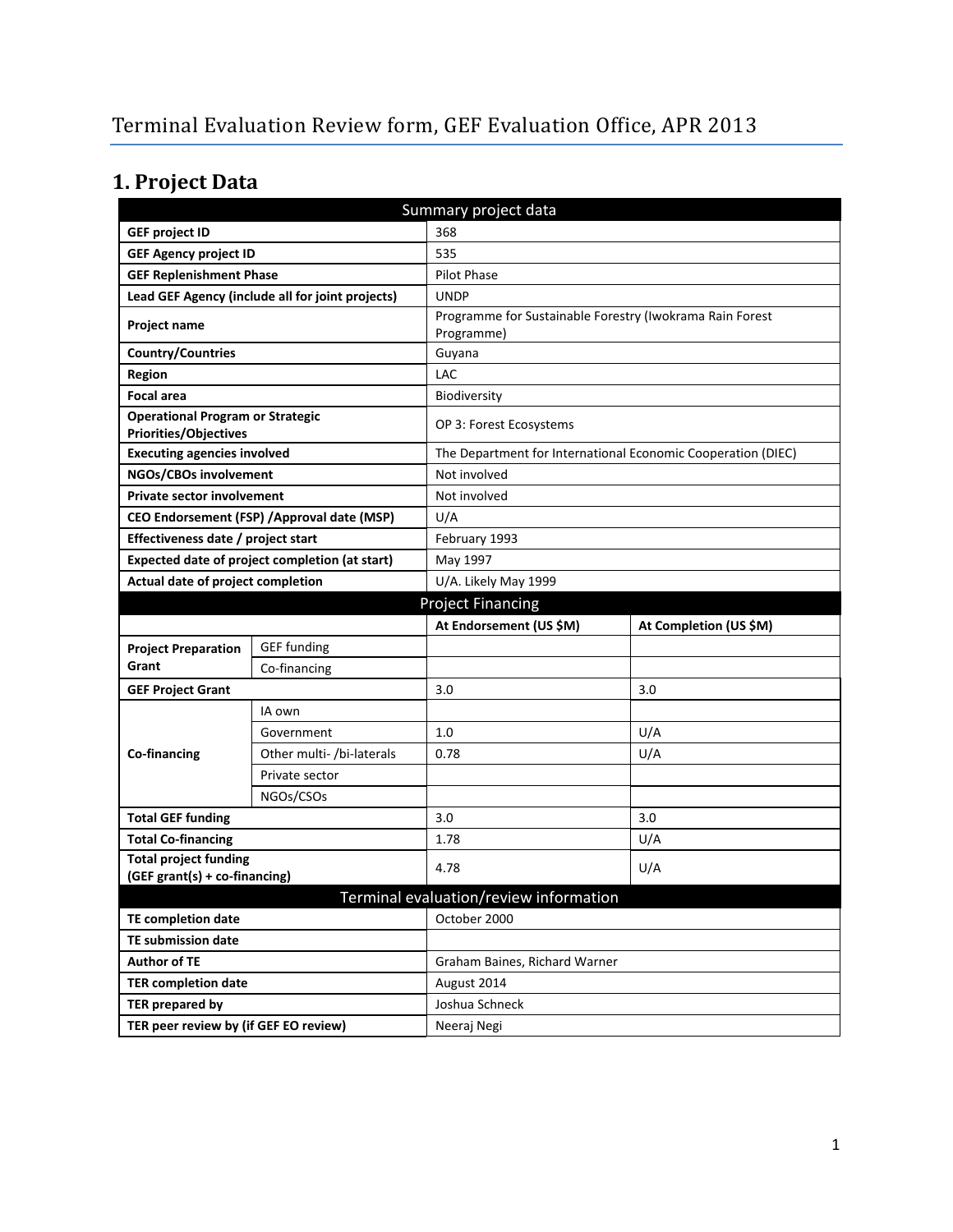| <b>Criteria</b>                                  | <b>Final PIR</b> | <b>IA Terminal</b><br><b>Evaluation</b> | <b>IA Evaluation</b><br><b>Office Review</b> | <b>GEF EO Review</b> |
|--------------------------------------------------|------------------|-----------------------------------------|----------------------------------------------|----------------------|
| <b>Project Outcomes</b>                          | N/A              | N/R                                     | N/R                                          |                      |
| <b>Sustainability of Outcomes</b>                | N/A              | N/R                                     | N/R                                          | ML                   |
| <b>M&amp;E Design</b>                            | N/A              | N/R                                     | N/R                                          |                      |
| <b>M&amp;E</b> Implementation                    | N/A              | N/R                                     | N/R                                          |                      |
| <b>Quality of Implementation</b>                 | N/A              | N/R                                     | N/R                                          | MS                   |
| <b>Quality of Execution</b>                      | N/A              | N/R                                     | N/R                                          | MS                   |
| <b>Quality of the Terminal Evaluation Report</b> |                  |                                         | N/R                                          |                      |

# **2. Summary of Project Ratings**

### **3. Project Objectives**

#### 3.1 Global Environmental Objectives of the project:

The Global Environmental Objectives of the project, as stated in the Project Document (PD), are to develop approaches for the sustainable management and use of tropical forest resources, both within Guyana, and internationally. According to the PD, approaches to the sustainable use and protection of tropical forests are not known nor well developed, and the absence of this information and techniques is in part responsible for the loss of globally significant tropical forest ecosystems (PD, pg 10). Moreover, the PD states that threats to tropical forests are expected to grow in the long term, and thus it is expected that the knowledge gained from this project will be of value in future efforts to conserve biodiverse tropical forests, including those that are not currently being degraded.

3.2 Development Objectives of the project:

The Development Objectives of the project, as stated in the PD, are "*to demonstrate that the tropical rain forest can maintain desired levels of biological diversity while supporting economic activity*." At the end of the project, the Government of Guyana and other countries "...*will be in a more advantageous position to examine and take strategic- level decisions on investments and support for a variety of national and international initiatives on sustainable utilization and management of tropical rain forests*..." (PD, pg 12).

The project is expected to achieve its Development and Global Environmental Objective by achieving the following Immediate Objective and 7 associated outputs:

Immediate Objective – "To establish an International Board of Trustees for the Iwokrama Rain Forest Program that is capable and enabled to undertake total management of the international program for the sustainable utilization of the resources from tropical forests and the conservation of biodiversity."

Associated outputs:

- 1. Establish the legal entity and institutional framework for the long-term development of the Iwokrama Program.
- 2. Establish a GIS containing natural and physical resource data pertaining to the program site.
- 3. Establish a base camp, supporting field and related stations.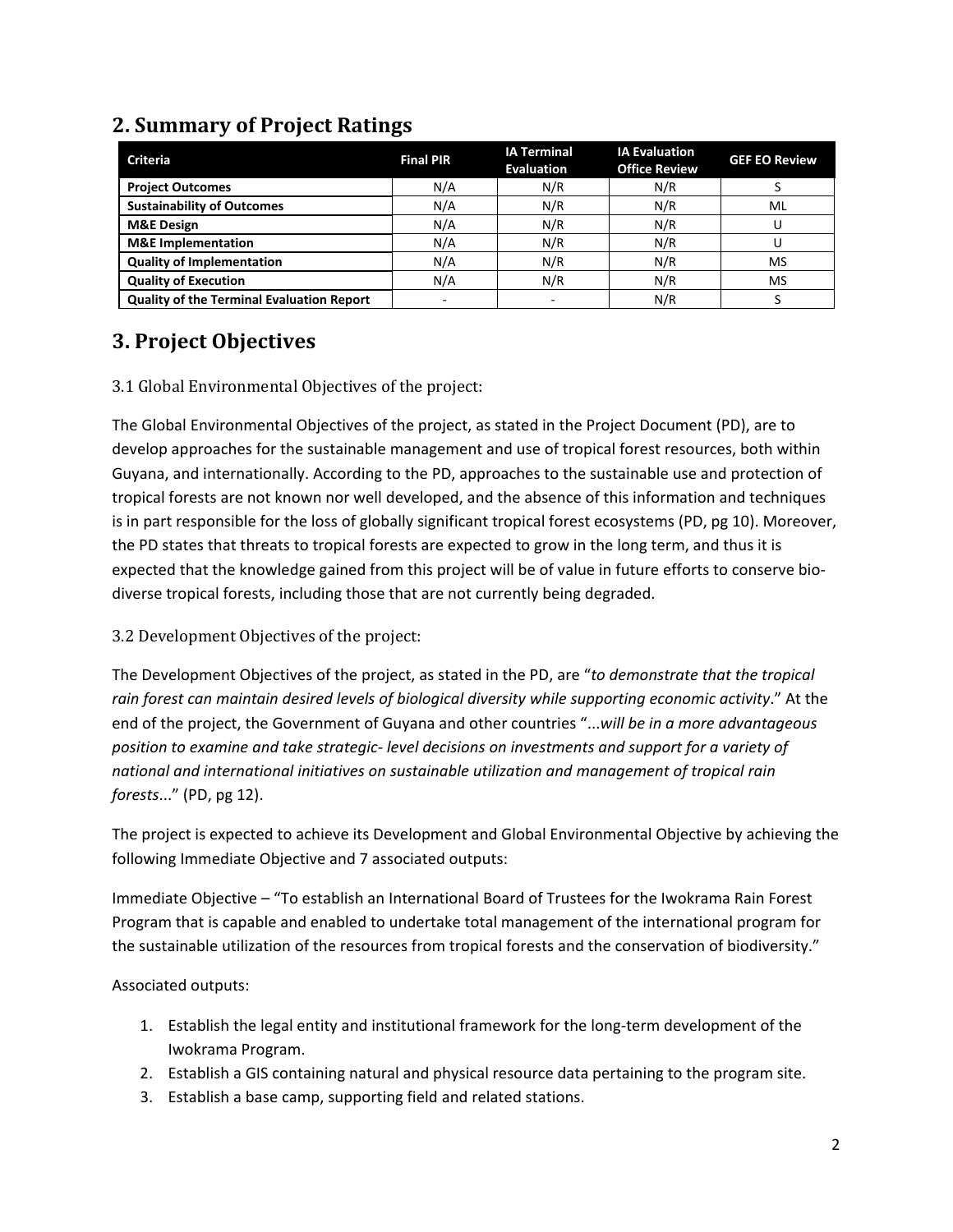- 4. Compile a detailed inventory of species and site characteristics
- 5. Draft a biodiversity research strategy, indicative program, and options for implementation.
- 6. Identify sustainability parameters for the Iwokrama Program and articulate a long-term financing and resource mobilization strategy.
- 7. Provide a training program in fields related to the sustainable utilization of natural resources.

3.3 Were there any **changes** in the Global Environmental Objectives, Development Objectives, or other activities during implementation?

**No**.

#### **4. GEF EO assessment of Outcomes and Sustainability**

Please refer to the GEF Terminal Evaluation Review Guidelines for detail on the criteria for ratings.

Relevance can receive either a Satisfactory or Unsatisfactory rating. For Effectiveness and Cost efficiency, a six point rating scale is used (Highly Satisfactory to Highly Unsatisfactory), or Unable to Assess. Sustainability ratings are assessed on a four-point scale: Likely=no or negligible risk; Moderately Likely=low risk; Moderately Unlikely=substantial risks; Unlikely=high risk. In assessing a Sustainability rating please note if, and to what degree, sustainability of project outcomes is threatened by financial, sociopolitical, institutional/governance, or environmental factors.

Please justify ratings in the space below each box.

| 4.1 Relevance | Rating: Satisfactory |
|---------------|----------------------|
|---------------|----------------------|

The project was relevant to Guyana and to the GEF. Relevance to Guyana is seen in the genesis of the project, which was an offer by the Government of Guyana to the Commonwealth and international community, of 360,000 hectares of its Amazonian rain forest for an international pilot project to develop and demonstrate methods for sustainable management and use of tropical forests while conserving biodiversisty (PD, pg 4). From this offering, the Iwograma Rain Forest Program was designed. This project is designed to support the launching of the Iwograma Rain Forest Program. PD envisioned that target beneficiaries would include local Guyana communities living near the preserve, and that the outputs of the program would be relevant for Guyana's development goals moving forward. For the GEF, the project is in line with the objectives of Operational Program 3: Forest Ecosystems, which seeks to preserve globally significant biodiversity residing in forest ecosystems. As stated in the PD, the Iwokrana rain forest, as well as tropical forests ecosystems worldwide, are some of the most biodiverse places on the planet. Moreover, the project also provided a test case for a potentially new way of managing globally significant landscapes – one in which an international organization is charged with some of the responsibilities for managing national lands (TE, pg 3).

| <b>4.2 Effectiveness</b> | Rating: Satisfactory |
|--------------------------|----------------------|
|--------------------------|----------------------|

The project was effective in achieving most of its short-term objectives, as well as establishing the basis from which the long-term global environmental objective may be realized. Shortcomings primarily concern a failure to conduct a more extensive training program and set of associated activities, as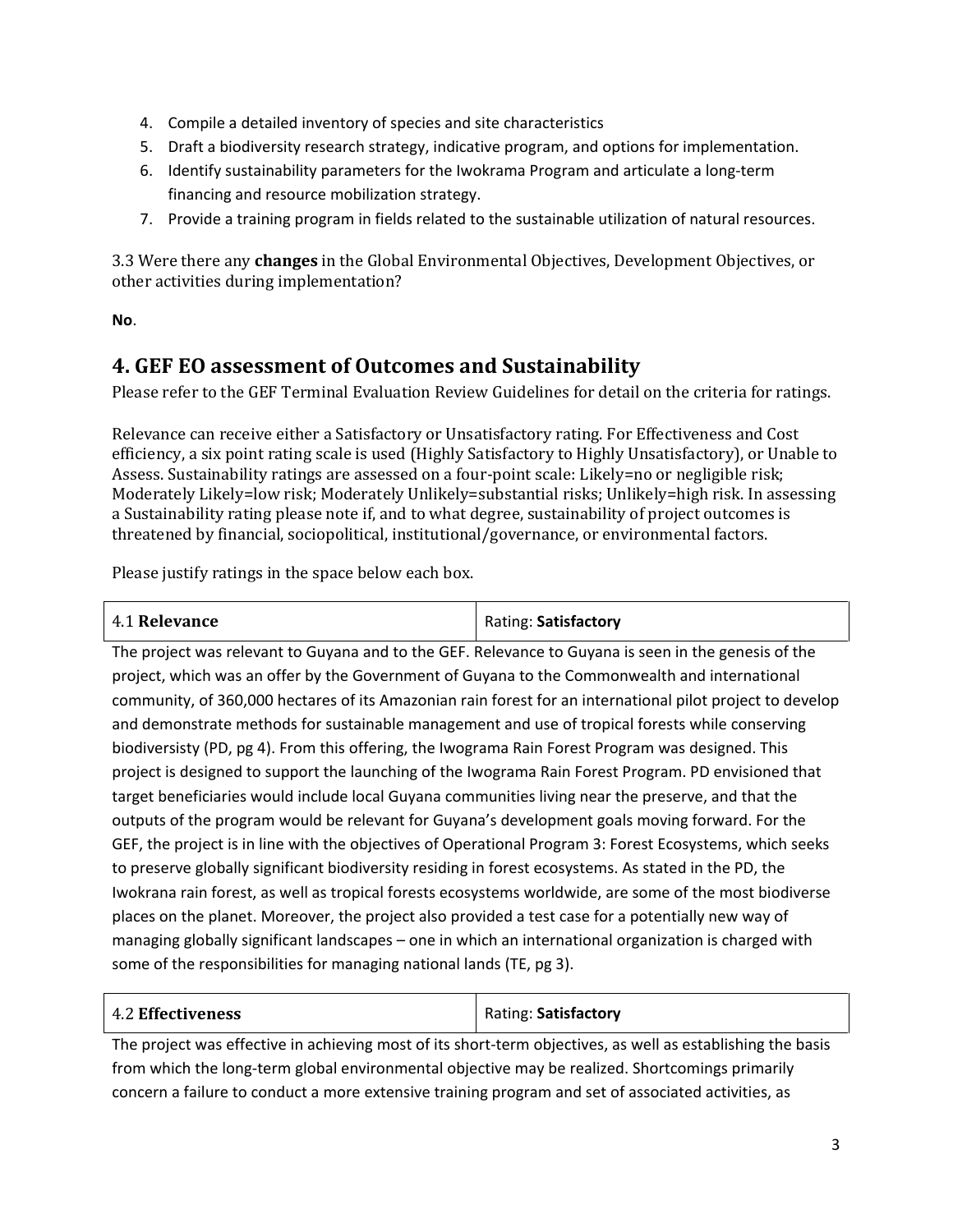envisioned in the PD, that potentially would have made an impact in upgrading the capacity of environmental staff in the Guyana government, and provide for greater integration between the Iwokrama Rain Forest Program and National agencies (TE, pg 12).

Progress is detailed further along each of the seven outputs.

- *1. Establish the legal entity and institutional framework for the long-term development of the Iwokrama Program.* Under this output, the Government of Guyana passed the "Iwokrama International Centre for Rain Forest Conservation and Development Act of 1996," that provides the legal basis through with the Iwokrama Program (continuing post project) is managed. The Act provides for management authority over a 360,000 hectare rain forest, and also makes provision for a research and training center at the University of Guyana in Georgetown. Both are under the custodianship of an international Board of Trustees. One weakness of the Act that is identified in the TE is the lack of law enforcement provisions, with the Guyanese government currently lacking the resources to patrol the reserve and enforce laws. There is also ambiguity over whether mining near rivers in the reserve is allowed under Guyana law, and TE notes that some are exploiting this uncertainty to dredge for alluvial gold.
- *2. Establish a GIS containing natural and physical resource data pertaining to the program site.* Activities under this output were fully completed and successful, with the unit housed at the Iwokrama Center.
- *3. Establish a base camp, supporting field and related stations.* TE states that the base camp and other stations were completed and to a higher standard than anticipated by the PD (TE, pg 14).
- *4. Compile a detailed inventory of species and site characteristics.* TE states this activity grouping was completed as expected. Of note, botanists from the Smithsonian Institution made some 4,000 collections from the Reserve, and faunal surveys have found the highest recorded diversity of bats for a comparable area anywhere in the world (TE, pg 17).
- *5. Draft a biodiversity research strategy, indicative program, and options for implementation.* TE finds that this activity grouping was completed as anticipated and that there is now a small but growing portfolio of research projects which target issues and areas of knowledge consistent with PD intentions. Research projects completed or underway at time of TE include (a) Joint IEE, TROPENBPS, GFC trial on the cost effectiveness of reduced impact logging; (b) study on the economics of non-timber forest products ; and (c) ethno-biology of Amerindian tribe living adjacent to the reserve, describing their use of plants and animals.
- *6. Identify sustainability parameters for the Iwokrama Program and articulate a long-term financing and resource mobilization strategy.* Efforts under this activity have been largely successful, although long-term funding of core operations for the center remains a concern. A financing and operations plan though 2007 was completed and thus far, the project has been able to raise more than \$10 million (USD) in funding for ongoing projects (TE, pg 20).
- 7. *Provide a training program in fields related to the sustainable utilization of natural resources.* Activities under this output were only partially completed, and TE finds this to be the project's most significant shortcoming. TE is not clear as to why actual expenditures for training was far below expectations (~\$20,000 spent compared with over \$350,000 budgeted), stating that the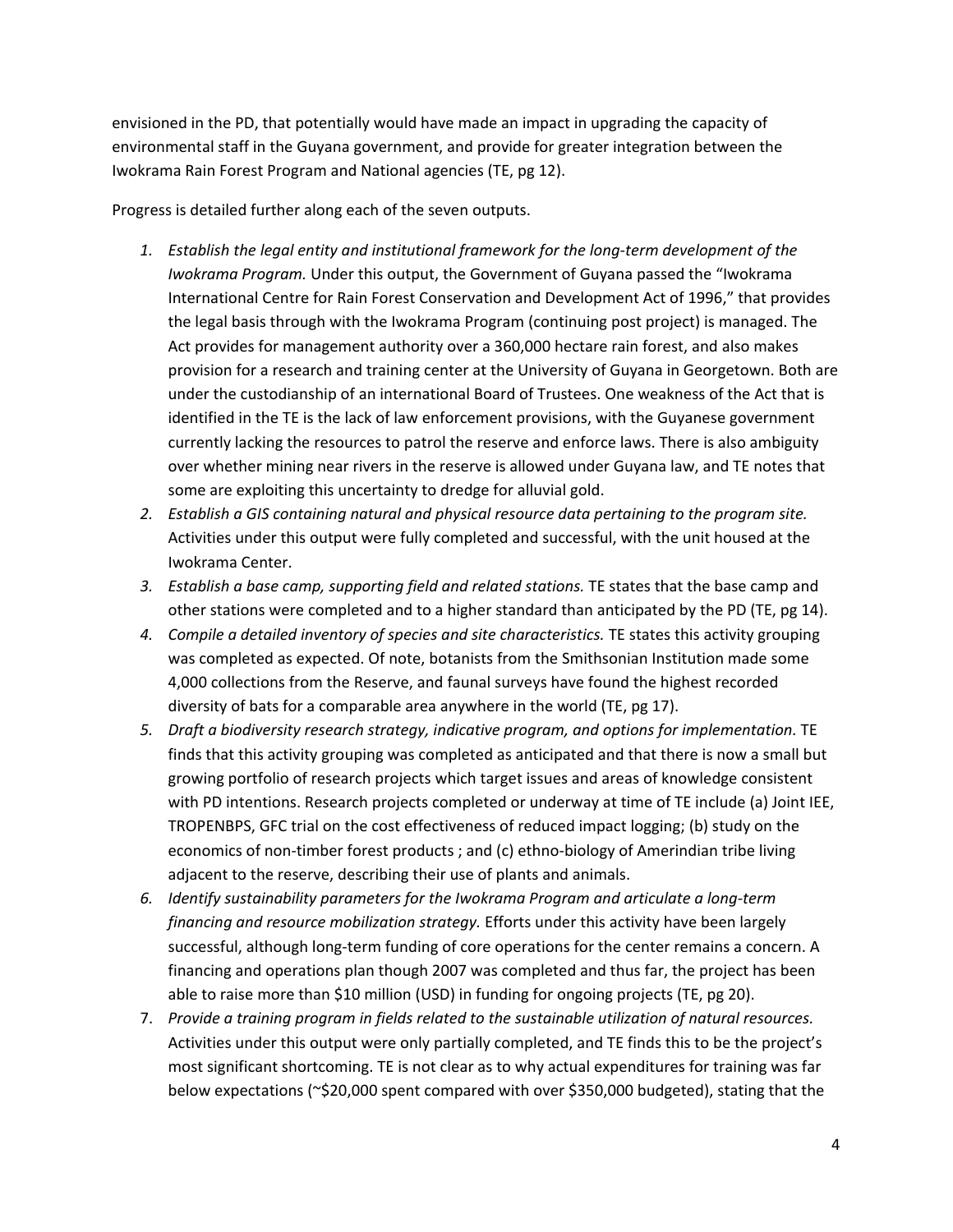decision to hold off on training early in the project was made at the instance of the Government (TE, pg 20). TE's finds however that, though funds were underspent, staff at the Guyana Forestry Commission, the Guyana Natural Resources Agency, and the University of Guyana benefited from participation in research projects and short training programs sponsored by Iwokrama.

Overall, the project achieved most of what it set out to do, and set the groundwork to achieve the longterm environmental objective stated in the PD. Effectiveness is therefore rated as Satisfactory, with the shortcomings related to training (1 of 7 outputs), being the only real failure of the project.

| 4.3 Efficiency | <b>Rating: Moderately Satisfactory</b> |
|----------------|----------------------------------------|
|----------------|----------------------------------------|

TE notes that project efficiency was affected by a delay in appointing the interim Director General of the Iwokrama Program, and in resolving the administrative confusion associated with this delay. TE states that "better coordination with national agencies would almost certainly exist today had the national agency counterpart team been established and sustained as required by the Project design and had the budgeted funds for training been allocated at an earlier stage" (TE, pg 23). According to the TE, the first Director General of the Program was not recruited until 2 years after commencement of project activities, and no acting Director was named in the interim. The consequent lack of clear direction during the early years of the project "seriously constrained project implementation" (TE, pg 9). In addition, parts of the institutional framework that were provided for in the PD, including the Monitoring and Evaluation Unit, were not established. On the other hand, TE finds that overall, project efficiency was satisfactory. Examples of well-run project activities are found in the delivery of most project outputs, including some to a higher degree of quality than anticipated in the PD (ex., construction of the Iwokrama Center), as well as strong independent accounting systems set up by the project (TE, pg 22). A listing of project expenditures and co-financing realized by project activity is, however, not provided in the TE. Project efficiency is rated as Moderately Satisfactory on balance, given above shortcomings and management assessment.

| 4.4 Sustainability | Rating: Moderately Likely |
|--------------------|---------------------------|
|--------------------|---------------------------|

TE finds that the project has established a firm foundation for a sustainable Iworkrama Program (TE, pg 28). To date, the project has generated nearly \$10 million in international funding for projects supportive of the programs objectives. There are some ongoing concerns in securing funding for core operations, but TE finds it is likely that this funding gap will be addressed from business activities that will soon commence at the Center (principally tourism and sustainable timber production).

Sustainability is assessed further along the following four dimensions:

• *Environmental sustainability* (**ML**) – TE notes that law enforcement in the Iwokrama reserve – which is critical to the sustainability of the center over the long-term - needs to be addressed, as the law is currently ambiguous as to what kinds of activities are allowed, and provisions for effective enforcement are deemed inadequate. On the other hand, the passage of the Iwokrama International Centre for Rain Forest Conservation and Development Act of 1996, that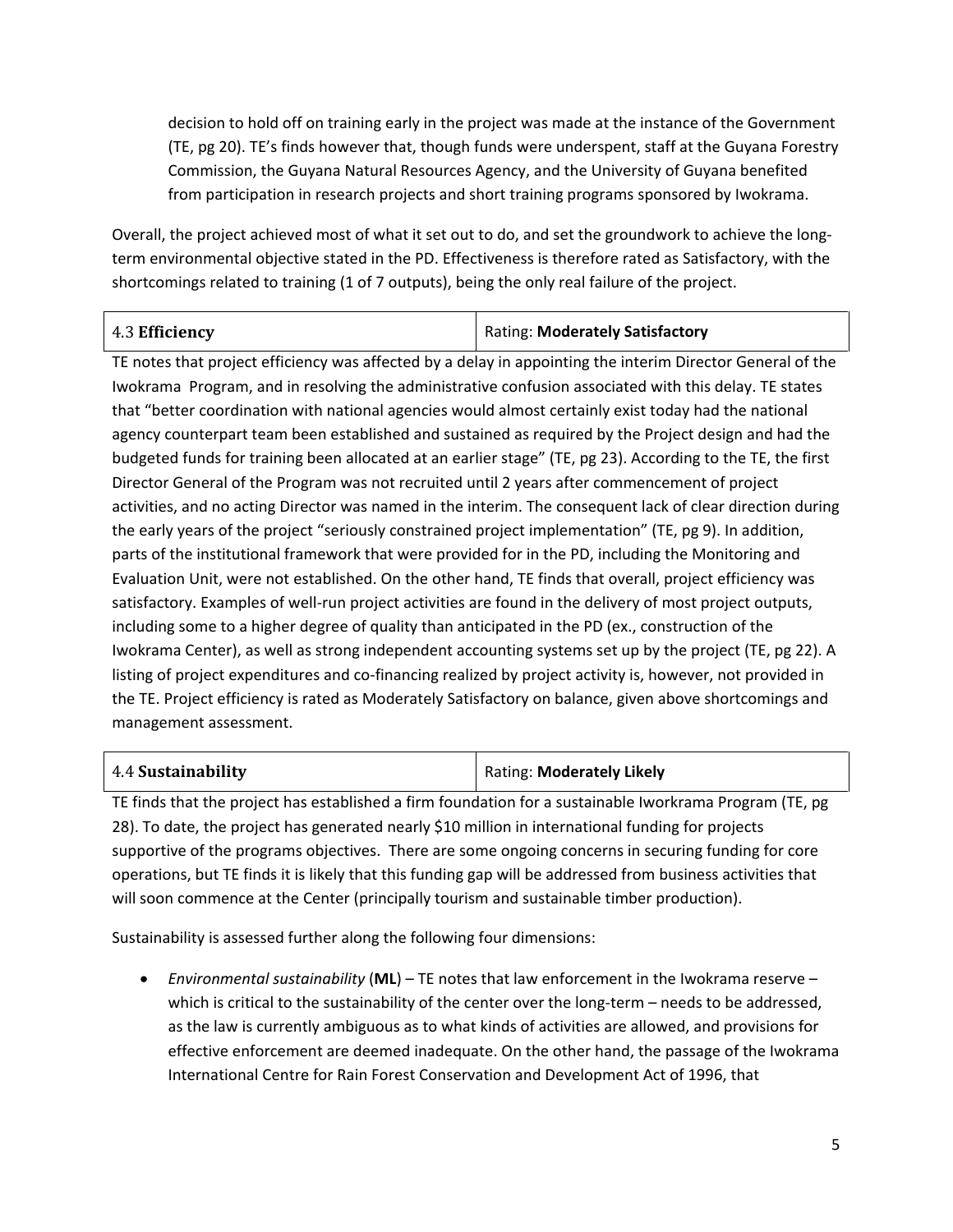established the reserve and the governing body, should help to mitigate/address environmental risks to the sustainability of project outcomes.

- *Financial sustainability* (**ML**) as noted above, financial sustainability of the program and center is likely, though not assured, as some funding gaps remain for core project activities.
- *Socio-political sustainability* (**L**) TE finds that community support for Iwokrama is strong, as the effects of the project on indigenous communities in the vicinity of Iworkrama forest have been "outstandingly beneficial" (TE, pg 29). Political support can be seen in the passage of the Act establishing the Center and reserve. Moreover, TE finds that the research and scientific community of Guyana is well linked with the program.
- *Institutional sustainability* (**L**) The project has succeeded in establishing a center with legal backing, a solid presence, and control by an international body with a high profile international board (the head of the IPCC is one of the members). Institutional sustainability is likely.

### **5. Processes and factors affecting attainment of project outcomes**

5.1 Co-financing. To what extent was the reported co-financing essential to the achievement of GEF objectives? If there was a difference in the level of expected co-financing and actual co-financing, then what were the reasons for it? Did the extent of materialization of co-financing affect project's outcomes and/or sustainability? If so, in what ways and through what causal linkages?

TE states that it is not possible to quantify the total contribution from co-financing, but that it was likely less than budgeted. However, TE notes that the contribution of Guyana in terms of the assistance and financial support for the construction of the project's Base camp, was "completed and to a higher standard than anticipated by the PD. This has been a major contribution of the Government" (TE, pg 14). Other aspects of co-financing and their possible contribution on project outcomes and sustainability are not discussed in the TE.

5.2 Project extensions and/or delays. If there were delays in project implementation and completion, then what were the reasons for it? Did the delay affect the project's outcomes and/or sustainability? If so, in what ways and through what causal linkages?

TE does not provide a date for project closure As per the trustee record the project was financially closed on December 31 $\mathrm{^{st}}$  2006. However, it is often the case that a project's operational completion may precede its financial closure by substantial time. It appears that the project was operationally completed a year or more after its expected date of closure. TE does note presence of delays, particularly in appointing the interim Director General of the Iwokrama Program, and in resolving the administrative confusion associated with this delay. TE states that "better coordination with national agencies would almost certainly exist today had the national agency counterpart team been established and sustained as required by the Project design and had the budgeted funds for training been allocated at an earlier stage" (TE, pg 23). According to the TE, the first Director General of the Program was not recruited until 2 years after commencement of project activities, and no acting Director was named in the interim. The consequent lack of clear direction during the early years of the project "seriously constrained project implementation" (TE, pg 9). Sustainability of project outcomes would appear to be only marginally affected by the delays, in that greater integration with national agencies – an outcome hindered by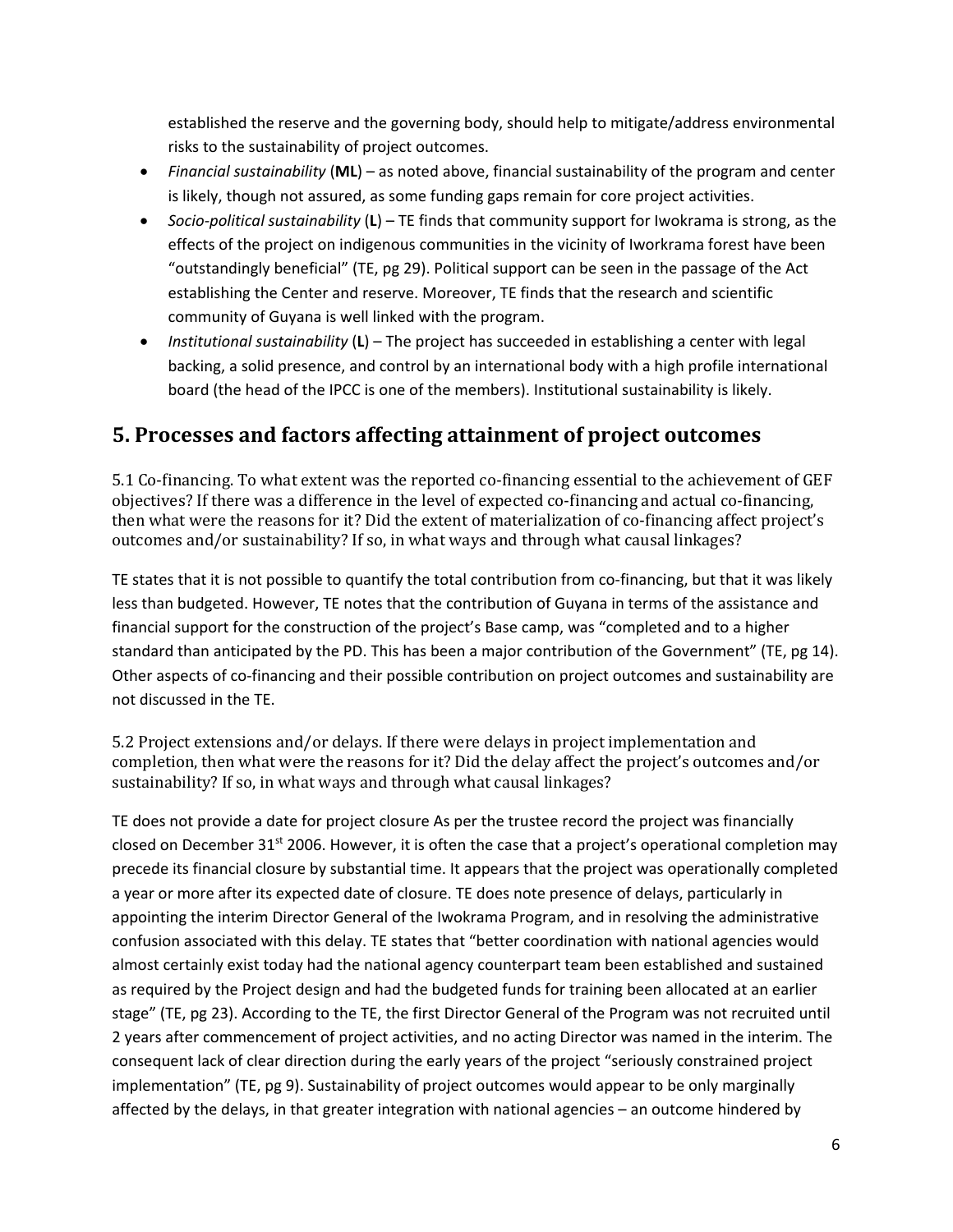project delays – might have provided a stronger basis for socio-political support. However, as noted in the sustainability section, socio-political support for the project going forward appears to be strong.

5.3 Country ownership. Assess the extent to which country ownership has affected project outcomes and sustainability? Describe the ways in which it affected outcomes and sustainability, highlighting the causal links:

Country ownership for the project is strong, and can be seen as critical to project success and sustainability. The project was made possible by the decision by the Government of Guyana to set aside 360,000 hectares of its tropical rainforest for a program, of which the project is one foundational piece. Country support is further evidenced by the passage of the "Iwokrama International Centre for Rain Forest Conservation and Development Act of 1996," that provides the legal basis through with the Iwokrama Program (continuing post project) is managed. Had these two developments failed to happen, the project could not have gone forward.

#### **6. Assessment of project's Monitoring and Evaluation system**

Ratings are assessed on a six point scale: Highly Satisfactory=no shortcomings in this M&E component; Satisfactory=minor shortcomings in this M&E component; Moderately Satisfactory=moderate shortcomings in this M&E component; Moderately Unsatisfactory=significant shortcomings in this M&E component; Unsatisfactory=major shortcomings in this M&E component; Highly Unsatisfactory=there were no project M&E systems.

Please justify ratings in the space below each box.

| Rating: Unsatisfactory |
|------------------------|
|                        |

Project design lacked a logical framework, indicators, or targets. PD calls for regular reporting, a formal mid-term review, and terminal evaluation. PD also stipulates that a Project Monitoring Unit will be established within the Guyanese Natural Resources Agency to ensure smooth operations of the project (PD, pg 20). However, beyond these basic provisions, nothing is provided in the PD that would constitute a well-conceived and tailored M&E system. The absence of a well-defined M&E system is noted in the TE as having negatively impacted project implementation. "Had success criteria been identified in the PD, internal monitoring would have been much easier to undertake. It would also have simplified the preparation of Project Performance Evaluation Reports (and their subsequent analysis) and so eased the burden of project management, and assisted terminal evaluation" TE, pg 22).

| 6.2 M&E Implementation | Rating: Unsatisfactory |
|------------------------|------------------------|
|------------------------|------------------------|

Project management did not move to address any of the deficiencies in M&E design noted above, and in some cases, failed to do M&E activities that were called for in the PD. TE finds that no formal Mid-Term Review report was undertaken, nor was a terminal report prepared (TE, pg 22). Financial accounting systems were apparently managed by UNDP and GOG, and these were found by the TE to have been adequate.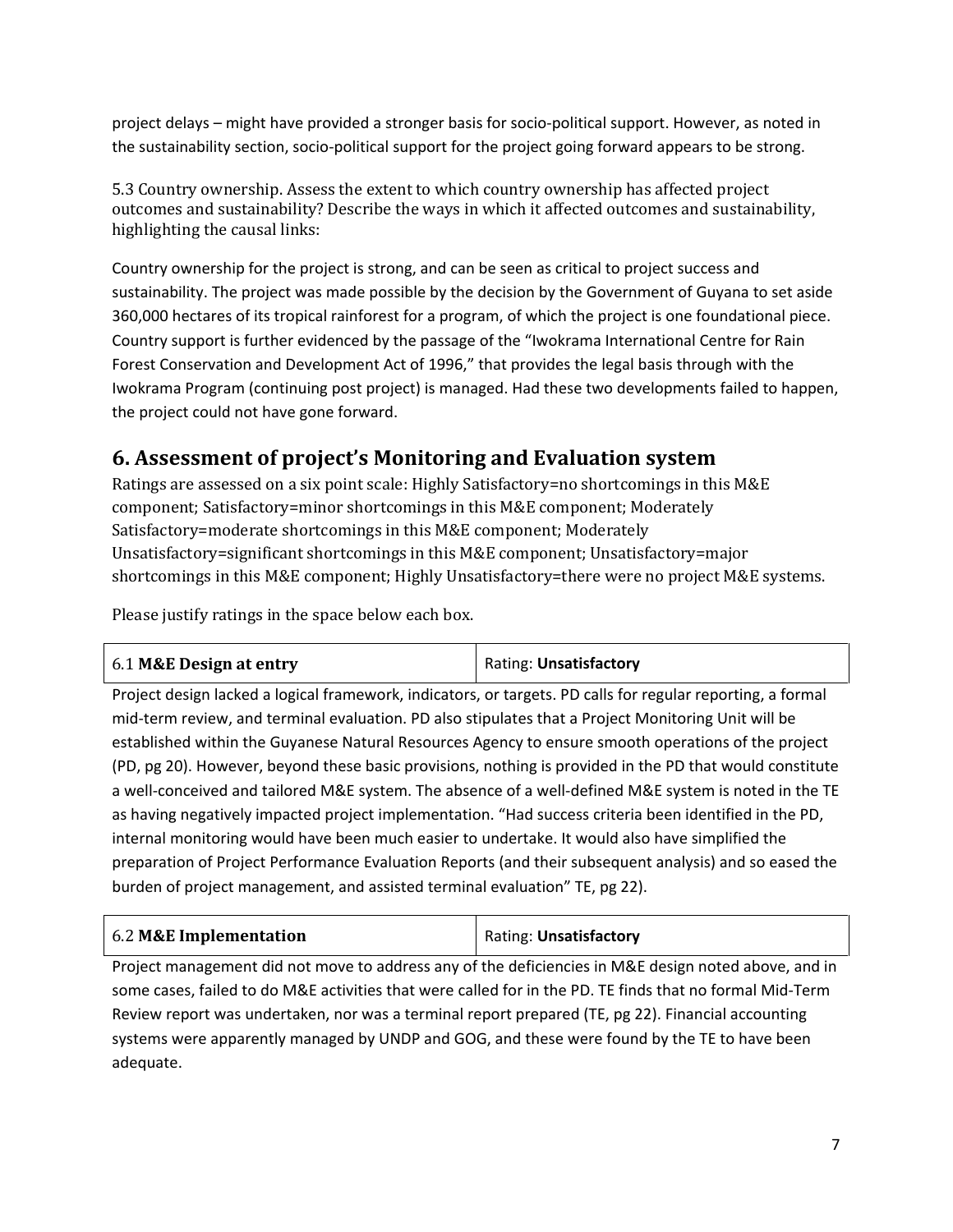# **7. Assessment of project implementation and execution**

Quality of Implementation includes the quality of project design, as well as the quality of supervision and assistance provided by implementing agency(s) to execution agencies throughout project implementation. Quality of Execution covers the effectiveness of the executing agency(s) in performing its roles and responsibilities. In both instances, the focus is upon factors that are largely within the control of the respective implementing and executing agency(s). A six point rating scale is used (Highly Satisfactory to Highly Unsatisfactory), or Unable to Assess.

Please justify ratings in the space below each box.

| 7.1 Quality of Project Implementation | Rating: Moderately Satisfactory |
|---------------------------------------|---------------------------------|
|                                       |                                 |

Quality of project implementation was strong in some respects, particularly during implementation, but had some notable shortcomings with respect to project design. TE finds deficiencies in the PD, including lack of a logical framework, and unrealistic expectations for a three-year project implemented in a country with poorly developed infrastructure and limited capacity for conservation and management of resources (TE, pg 5). The development objective is not presented as a clear and unambiguous statement. Moreover, PD does not adequately provide for establishment of an effective M&E system, lacking both indicators and targets, as noted above. Some of the design weaknesses are also indicative of weaknesses in the appraisal process. During implementation, TE notes that oversight and assistance from UNDP was strong. Adequate accounting systems were managed by UNDP and the GOG and regularly reconciled (TE, pg 22). Changes to the budget were documented. TE states that UNDP played a "critical role" in the successful implementation of the project – undertaking almost all of the local procurement of goods and services, and reportedly went to "extraordinary lengths" to source experts and consultants (TE, pg 23). TE also finds that UNDP was a key mover in terms of working to ensure the participation of indigenous populations in the project, and remained "an integral partner with Government and Management throughout all phases of implementation" (TE, pg 23).

#### 7.2 **Quality of Project Execution** Rating: **Moderately Satisfactory**

Project execution was hindered by delay in appointing the interim Director General of the Iwokrama Program, and in resolving the administrative confusion associated with this delay. TE states that "better coordination with national agencies would almost certainly exist today had the national agency counterpart team been established and sustained as required by the Project design and had the budgeted funds for training been allocated at an earlier stage" (TE, pg 23). According to the TE, the first Director General of the Program was not recruited until 2 years after commencement of project activities, and no acting Director was named in the interim. The consequent lack of clear direction during the early years of the project "seriously constrained project implementation" (TE, pg 9). In addition, project management failed to establish an effective M&E system, and did not undertake several of the M&E activities called for in the PD, including preparation of a Mid-Term Review and final report. Other aspects of project execution appear to have been strong, with all activities except for the training activities executed well. TE is not clear as to why actual expenditures for training was far below expectations (~\$20,000 spent compared with over \$350,000 budgeted), stating that the decision to hold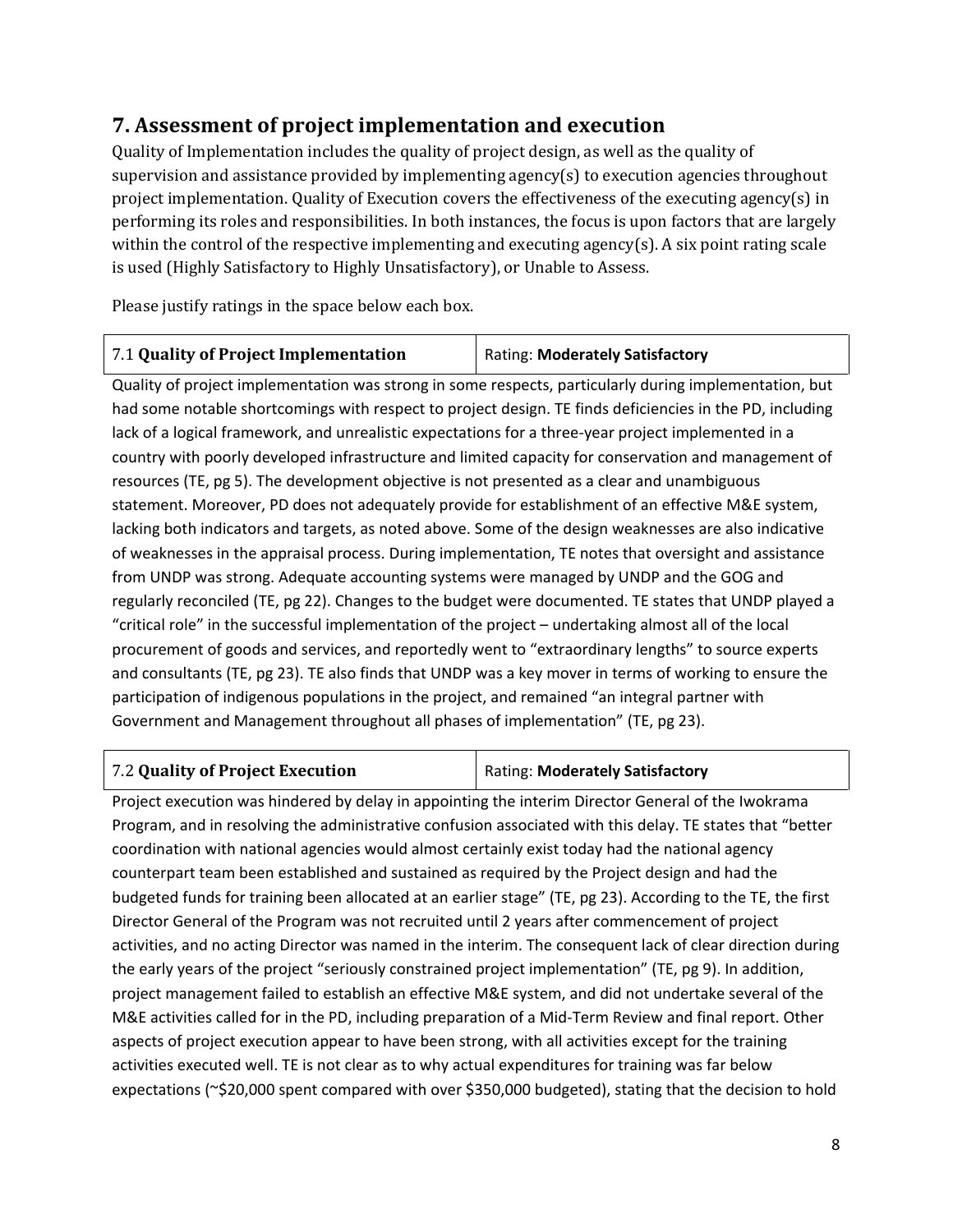off on training early in the project was made at the instance of the Government (TE, pg 20). Overall, project execution is rated as Moderately Satisfactory.

#### **8. Assessment of Project Impacts**

8.1 Environmental Change. Describe the changes in environmental stress and environmental status that occurred by the end of the project. Include both quantitative and qualitative changes documented, sources of information for these changes, and how project activities contributed to or hindered these changes. Also include how contextual factors have contributed to or hindered these changes.

No changes in environmental stress or environmental status are documented in the TE.

8.2 Socioeconomic change. Describe any changes in human well-being (income, education, health, community relationships, etc.) that occurred by the end of the project. Include both quantitative and qualitative changes documented, sources of information for these changes, and how project activities contributed to or hindered these changes. Also include how contextual factors have contributed to or hindered these changes.

TE states that "the neighboring communities (indigenous Amerindian) did become familiar with the techniques and approaches that helped improve their economic and social development through sensitive use of natural resources. Indeed, the success with which this set of beneficiaries was targeted and became actively involved was outstanding. It is among this group of beneficiaries that employment benefits from the project were marked. The success of local community participation is highlighted by the fact that, at the outset, there was considerable skepticism and suspicion about the Iwokrama concept. Much credit is due to the Government of Guyana, UNDP and project representative who undertook the demanding task of engaging the communities in participatory exercises at the stage of project formulation and, subsequently, at another critical stage – finalization of the Iwokrama legislation" (TE, pg 7).

8.3 Capacity and governance changes. Describe notable changes in capacities and governance that can lead to large-scale action (both mass and legislative) bringing about positive environmental change. "Capacities" include awareness, knowledge, skills, infrastructure, and environmental monitoring systems, among others. "Governance" refers to decision-making processes, structures and systems, including access to and use of information, and thus would include laws, administrative bodies, trustbuilding and conflict resolution processes, information-sharing systems, etc. Indicate how project activities contributed to/ hindered these changes, as well as how contextual factors have influenced these changes.

a) Capacities – participating scientists have benefitted from the project, both by direct participation and through informant ion and understanding generated on techniques for the sustainable use of tropical forests, and preservation of biological diversity. TE states that some of this information is making its way into peer-reviewed literature, and is available on the internet. However, TE finds that the project's impact on the capacity of Guyanese government agencies has been small (TE, pg 1). TE's does note that staff at the Guyana Forestry Commission, the Guyana Natural Resources Agency, and the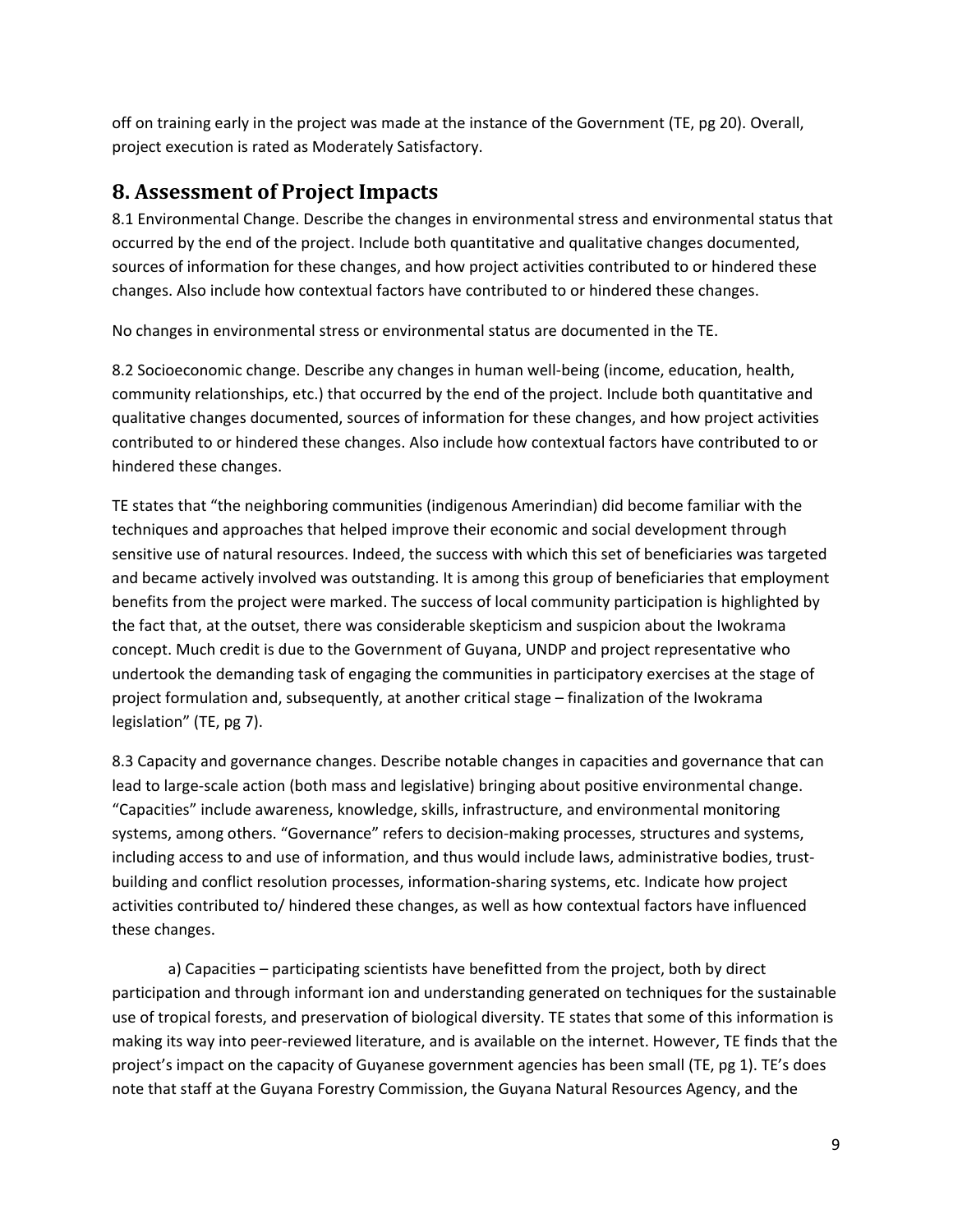University of Guyana benefited from participation in research projects and short training programs sponsored by Iwokrama. Benefits are not detailed however in the TE.

b) Governance - the Government of Guyana passed the "Iwokrama International Centre for Rain Forest Conservation and Development Act of 1996," that provides the legal basis through with the Iwokrama Program (continuing post project) is managed. The Act provides for management authority over a 360,000 hectare rain forest, and also makes provision for a research and training center at the University of Guyana in Georgetown. Both are under the custodianship of an international Board of Trustees. One weakness of the Act that is identified in the TE is the lack of law enforcement provisions, with the Guyanese government currently lacking the resources to patrol the reserve and enforce laws. There is also ambiguity over whether mining near rivers in the reserve is allowed under Guyana law, and TE notes that some are exploiting this uncertainty to dredge for alluvial gold. Overall, the governance structure set up for management of Iwokrama would appear to a significant positive step in ensuring that this area is sustainably managed in perpetuity, and that it may be used as a laboratory to develop sustainable management techniques for tropical forests.

8.4 Unintended impacts. Describe any impacts not targeted by the project, whether positive or negative, affecting either ecological or social aspects. Indicate the factors that contributed to these unintended impacts occurring.

No unintended impacts are reported to have occurred as a result of the project.

8.5 Adoption of GEF initiatives at scale. Identify any initiatives (e.g. technologies, approaches, financing instruments, implementing bodies, legal frameworks, information systems) that have been mainstreamed, replicated and/or scaled up by government and other stakeholders by project end. Include the extent to which this broader adoption has taken place, e.g. if plans and resources have been established but no actual adoption has taken place, or if market change and large-scale environmental benefits have begun to occur. Indicate how project activities and other contextual factors contributed to these taking place. If broader adoption has not taken place as expected, indicate which factors (both project-related and contextual) have hindered this from happening.

No adoption of GEF initiatives at scale are reported to have taken place. Any impacts of this nature, if they are to occur at all, will only take place after sufficient time (many years of research) to demonstrate how tropical forest resources may be managed and utilized in a sustainable manner.

#### **9. Lessons and recommendations**

9.1 Briefly describe the key lessons, good practices, or approaches mentioned in the terminal evaluation report that could have application for other GEF projects.

TE describes the following key lessons:

• The innovative concept of an international management regime within a national context is yet to be fully understood or implemented.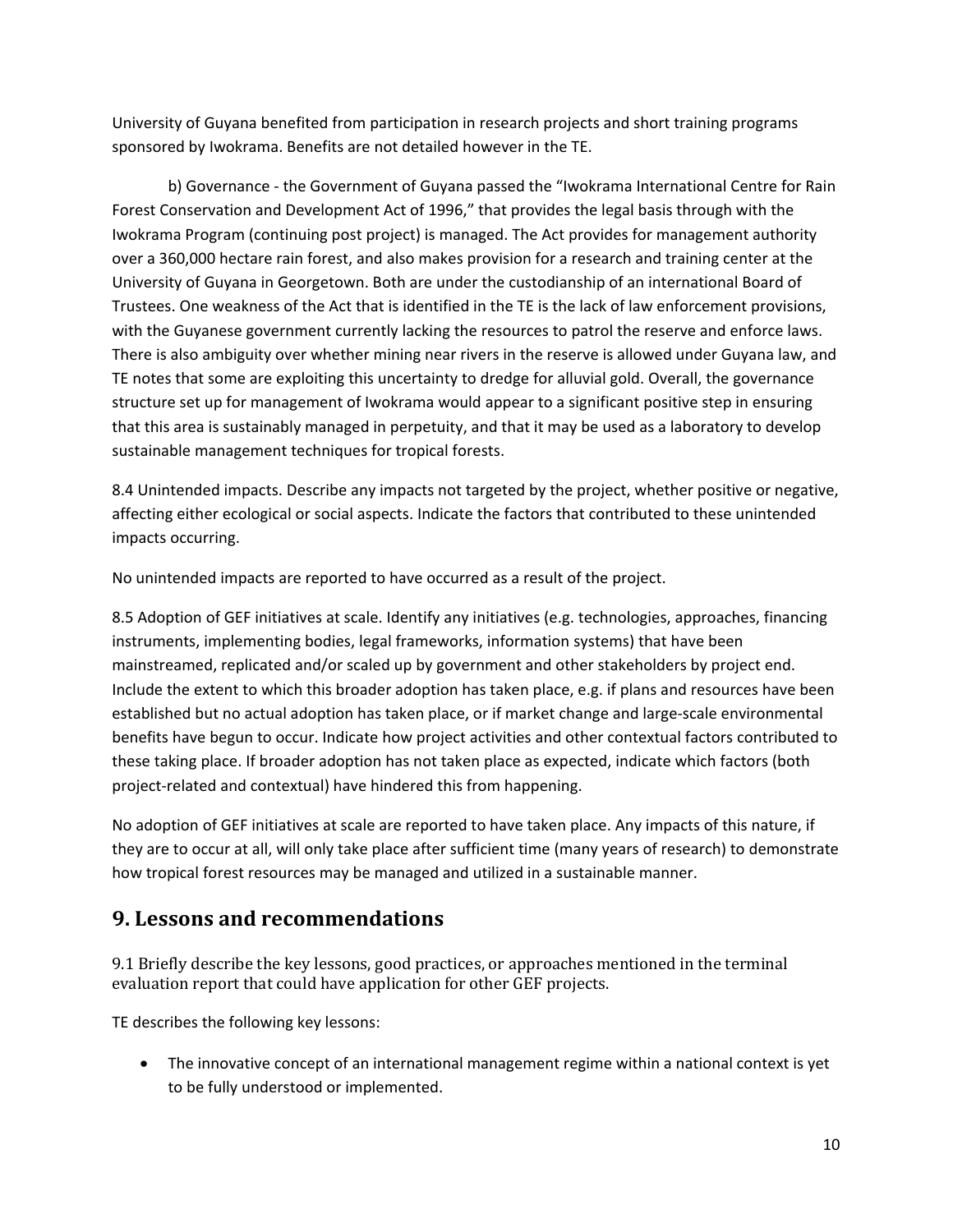- Good results can emerge from a PD with weaknesses of logic in the definition of Outputs and Activities (PD for example, lists a 'zoning/management plan' as an activity when this should have been an output (TE, pg 5) – but only with innovative leadership on the part of project management.
- A logical framework in the PD would have greatly assisted evaluation.
- There is a need to act quickly to make alternative leadership arrangements, or even to suspend implementation, if there is to be a delay in the appointment of a Project leader.
- The matter of capacity building needs, if not identified or identifiable at the time of project formulation, should be covered in the PD by provision for a training needs assessment accompanied by an appropriate budget items. A particular concern with this project has been that despite the preparation of administrative procedures and manuals, administrative staff did not effectively use these.
- The effective communication of results to non-technical audiences requires that documentation be prepared with the specific needs of the particular audience in mind, and in a simple form of English.
- Even though the NGO community in Guyana is weak, its potential to contribute to this project may not have been adequately tapped. The lesson is that even where an NGO community is not strong, specific provision for NGP involvement should still be considered and , if rejected, this decision fully justified. Particular attention should be paid to any need for capacity building for NGPs to engage in a project, for they are a key element in Project sustainability.

9.2 Briefly describe the recommendations given in the terminal evaluation.

TE provides the following recommendations:

- With the development of the program, greater attention should now be given to strengthening interactive linkages between Iwokrama and agencies of the Government of Guyana with a view to facilitating the transfer to those agencies of skills, knowledge and understanding about rainforest and wildlife management and community participation in these areas.
- Joint action is recommended to address issues regarding enforcement of laws within the reserve.
- Noting the exceptional achievements of Iwokrama in engaging neighboring Amerindian communities in a range of resource management and cultural strengthening activities, it is recommended that this experience be offered as a basis for training for community development elsewhere in Guyana.
- The Iwokrama approach and experience has widespread relevance. Its impact would be greater if it were written up and presented in a form to inspire and inform others. An excellent model exists in the documentation of the experience of a GEF funded project in Papua New Guinea's tropical rainforests.